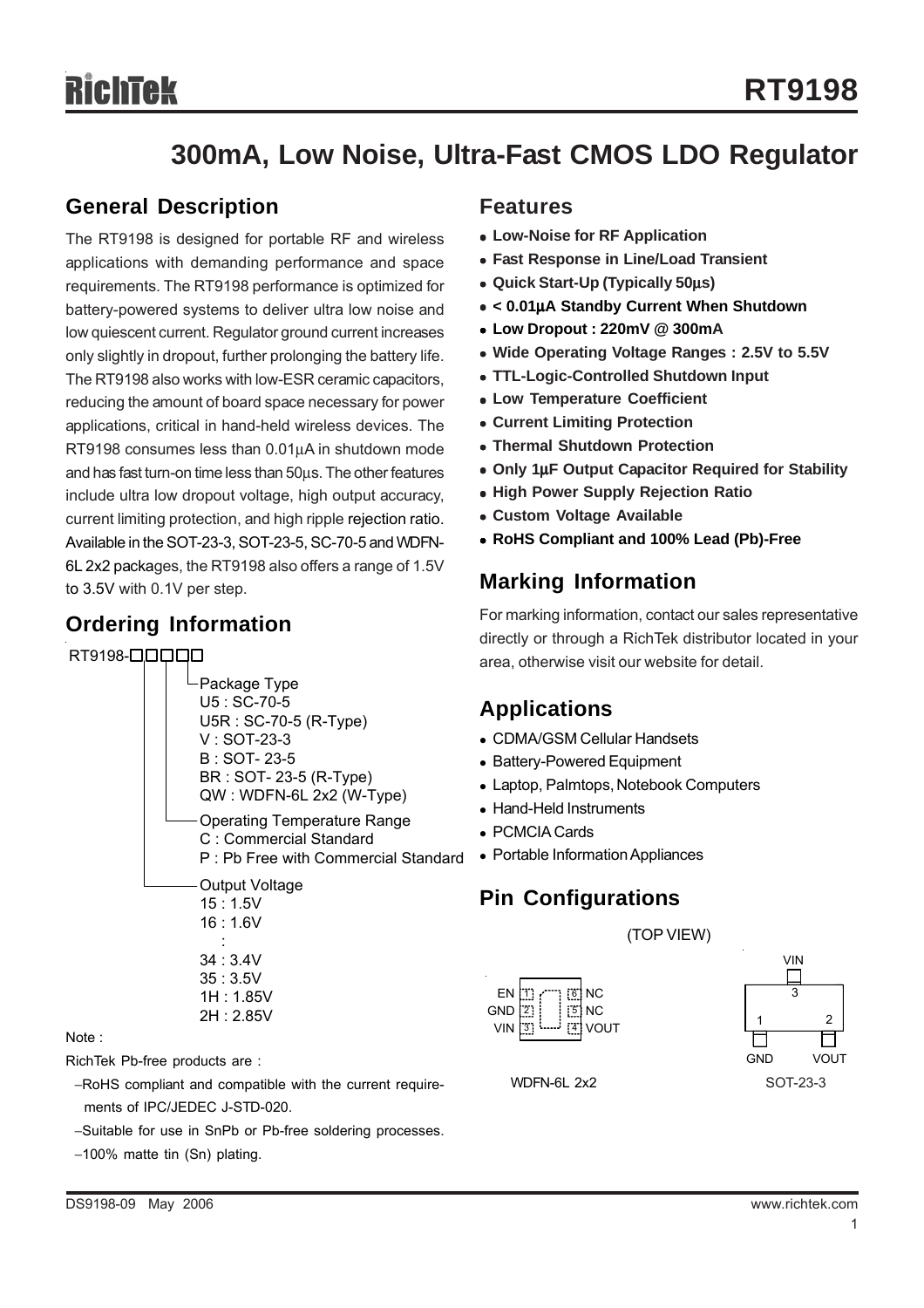

## **Typical Application Circuit**



## **Functional Pin Description**

| <b>Pin Name</b> | <b>Pin Function</b>                                                                                                                                                         |
|-----------------|-----------------------------------------------------------------------------------------------------------------------------------------------------------------------------|
| EN              | Chip Enable (Active High). Note that this pin is high impedance. There should be a pull low 100 $k\Omega$<br>resistor connected to GND when the control signal is floating. |
| NC.             | No Connection                                                                                                                                                               |
| <b>GND</b>      | Ground                                                                                                                                                                      |
| <b>VOUT</b>     | Output Voltage                                                                                                                                                              |
| <b>VIN</b>      | Input Voltage                                                                                                                                                               |

# **Function Block Diagram**

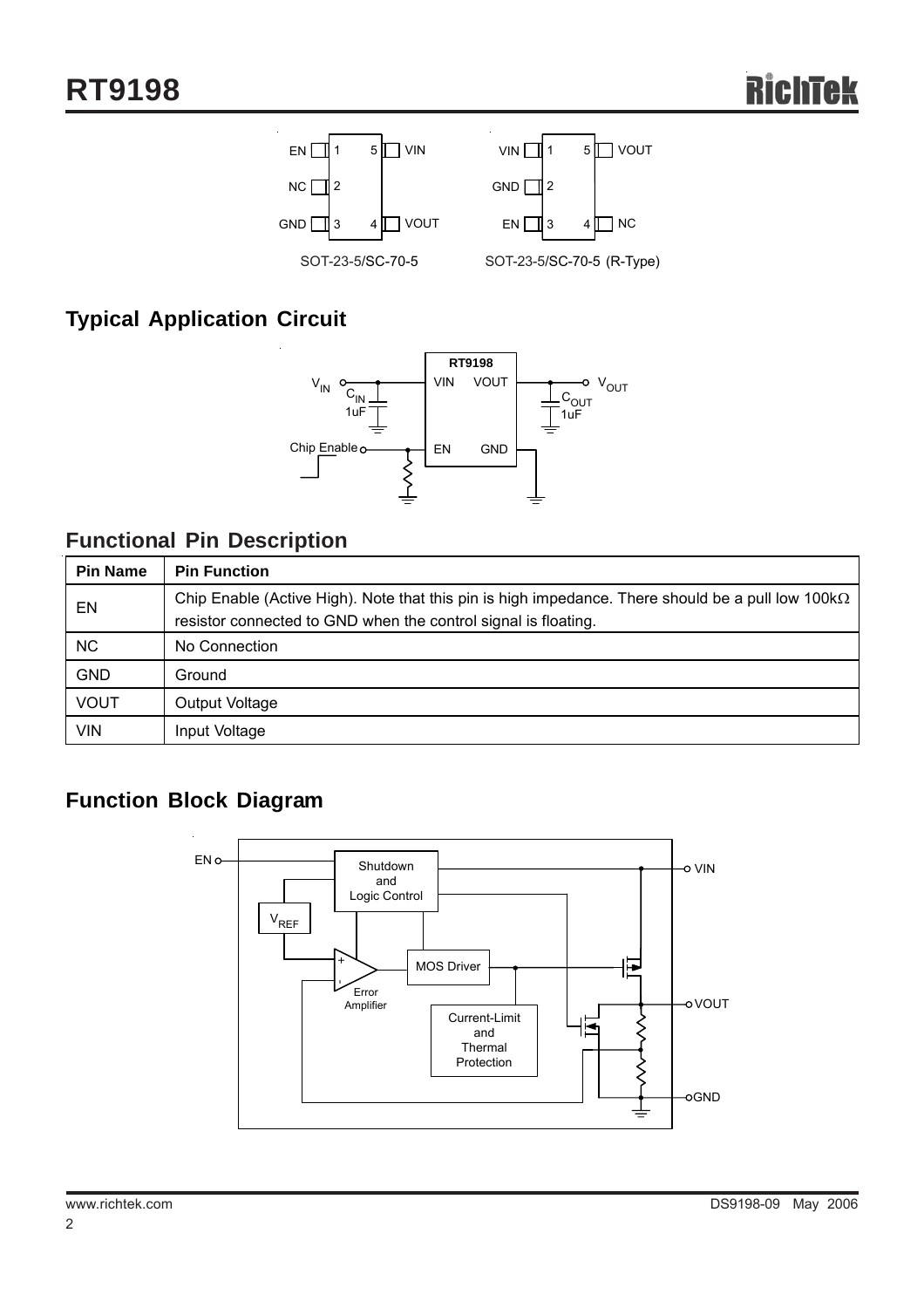# **Absolute Maximum Ratings** (Note 1)

| • Power Dissipation, $P_D @ T_A = 25^{\circ}C$ |  |
|------------------------------------------------|--|
|                                                |  |
|                                                |  |
|                                                |  |
| • Package Thermal Resistance $(Note 4)$        |  |
|                                                |  |
|                                                |  |
|                                                |  |
|                                                |  |
|                                                |  |
|                                                |  |
| • ESD Susceptibility (Note 2)                  |  |
|                                                |  |
|                                                |  |

# **Recommended Operating Conditions** (Note 3)

| ---- 2.5V to 5.5V          |
|----------------------------|
| --- 0V to 5.5V             |
| $-40^{\circ}$ C to 125°C . |
| ---  –40°C to 85°C .       |

## **Electrical Characteristics**

| ( $V_{IN}$ = $V_{OUT}$ + 1V, $C_{IN}$ = $C_{OUT}$ = 1µF, T <sub>A</sub> = 25°C, unless otherwise specified) |  |
|-------------------------------------------------------------------------------------------------------------|--|
|-------------------------------------------------------------------------------------------------------------|--|

| <b>Parameter</b>                                         |                    | <b>Symbol</b>            | <b>Test Conditions</b>                                         | Min  | <b>Typ</b>        | Max  | <b>Units</b>    |  |
|----------------------------------------------------------|--------------------|--------------------------|----------------------------------------------------------------|------|-------------------|------|-----------------|--|
| Output Voltage Accuracy                                  |                    | $\Delta V_{\text{OUT}}$  | $I_{\text{OUT}} = 1 \text{mA}$                                 | $-2$ | $-$               | $+2$ | $\%$            |  |
| <b>Current Limit</b>                                     |                    | <b>ILIM</b>              | $R_{LOAD} = 1\Omega$                                           | 360  | 400               | --   | mA              |  |
| <b>Quiescent Current</b>                                 |                    | lQ                       | $V_{EN}$ >= 1.2V, $I_{OUT}$ = 0mA                              | --   | 90                | 130  | μA              |  |
| Dropout Voltage (Note 5)                                 |                    | <b>V<sub>DROP</sub></b>  | $I_{OUT} = 200mA$                                              | --   | 170               | 200  | mV              |  |
|                                                          |                    |                          | $I_{OUT} = 300mA$                                              | --   | 220               | 330  |                 |  |
| Line Regulation                                          |                    | $\Delta V_{LINE}$        | $V_{IN}$ = (V <sub>OUT</sub> + 1V) to 5.5V,<br>$I_{OUT} = 1mA$ |      | $- -$             | 0.3  | $\%$            |  |
| Load Regulation                                          |                    | $\Delta V$ LOAD          | 1mA < I <sub>OUT</sub> < 300mA                                 | --   | $-$               | 0.6  | $\frac{0}{0}$   |  |
| <b>Standby Current</b>                                   |                    | <b>I</b> STBY            | $V_{EN}$ = GND, Shutdown                                       | --   | 0.01              | 1    | $\mu$ A         |  |
| <b>EN Input Bias Current</b>                             |                    | <b>I</b> IBSD            | $V_{EN}$ = GND or VIN                                          | --   | 0                 | 100  | nA              |  |
| <b>EN Threshold</b>                                      | Logic-Low Voltage  | $V_{IL}$                 | $V_{\text{IN}}$ = 3V to 5.5V, Shutdown                         |      | $-$               | 0.4  | $\vee$          |  |
|                                                          | Logic-High Voltage | V <sub>IH</sub>          | $V_{IN}$ = 3V to 5.5V, Start-Up                                |      | $\qquad \qquad -$ | --   |                 |  |
| Power Supply                                             | $f = 100$ Hz       |                          | $C_{\text{OUT}} = 1 \mu F$ , $I_{\text{OUT}} = 100 \text{mA}$  |      | $-60$             | --   |                 |  |
| <b>Rejection Rate</b>                                    | $f = 10kHz$        | <b>PSRR</b>              |                                                                |      | $-30$             | --   | dB              |  |
| Thermal Shutdown Temperature                             |                    | $T_{SD}$                 |                                                                | --   | 165               | --   | $\circ$ C       |  |
| <b>Thermal Shutdown Temperature</b><br><b>Hysteresis</b> |                    | $\Delta$ T <sub>SD</sub> |                                                                |      | 30                |      | $\rm ^{\circ}C$ |  |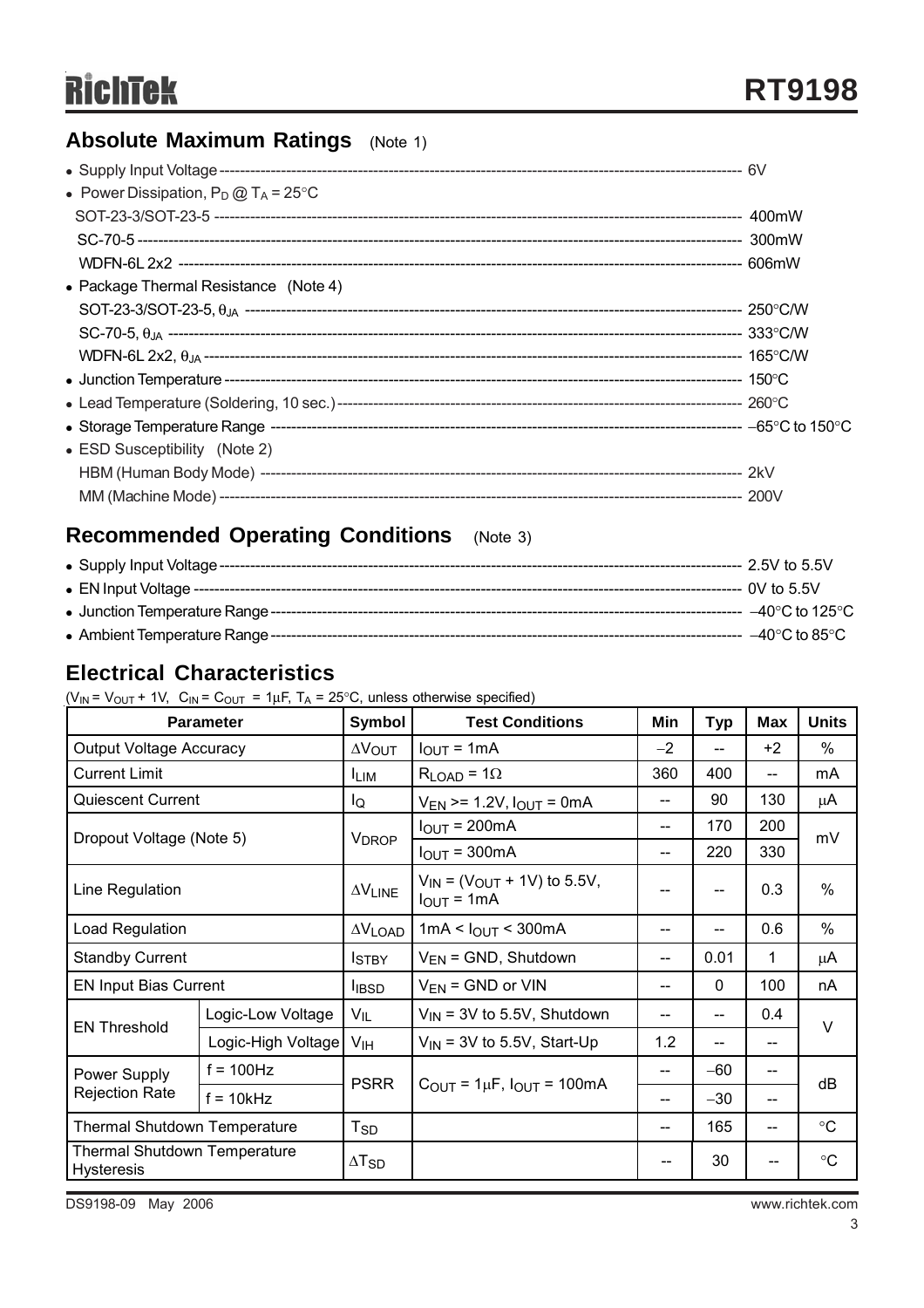- **Note 1.** Stresses listed as the above "Absolute Maximum Ratings" may cause permanent damage to the device. These are for stress ratings. Functional operation of the device at these or any other conditions beyond those indicated in the operational sections of the specifications is not implied. Exposure to absolute maximum rating conditions for extended periods may remain possibility to affect device reliability.
- **Note 2.** Devices are ESD sensitive. Handling precaution recommended.
- **Note 3.** The device is not guaranteed to function outside its operating conditions.
- **Note 4.**  $\theta_{JA}$  is measured in the natural convection at  $T_A = 25^\circ \text{C}$  on a low effective thermal conductivity test board (single-layer, 1S) of JEDEC 51-3 thermal measurement standard.
- Note 5. The dropout voltage is defined as V<sub>IN</sub> -V<sub>OUT</sub>, which is measured when V<sub>OUT</sub> is V<sub>OUT(NORMAL)</sub> 100mV.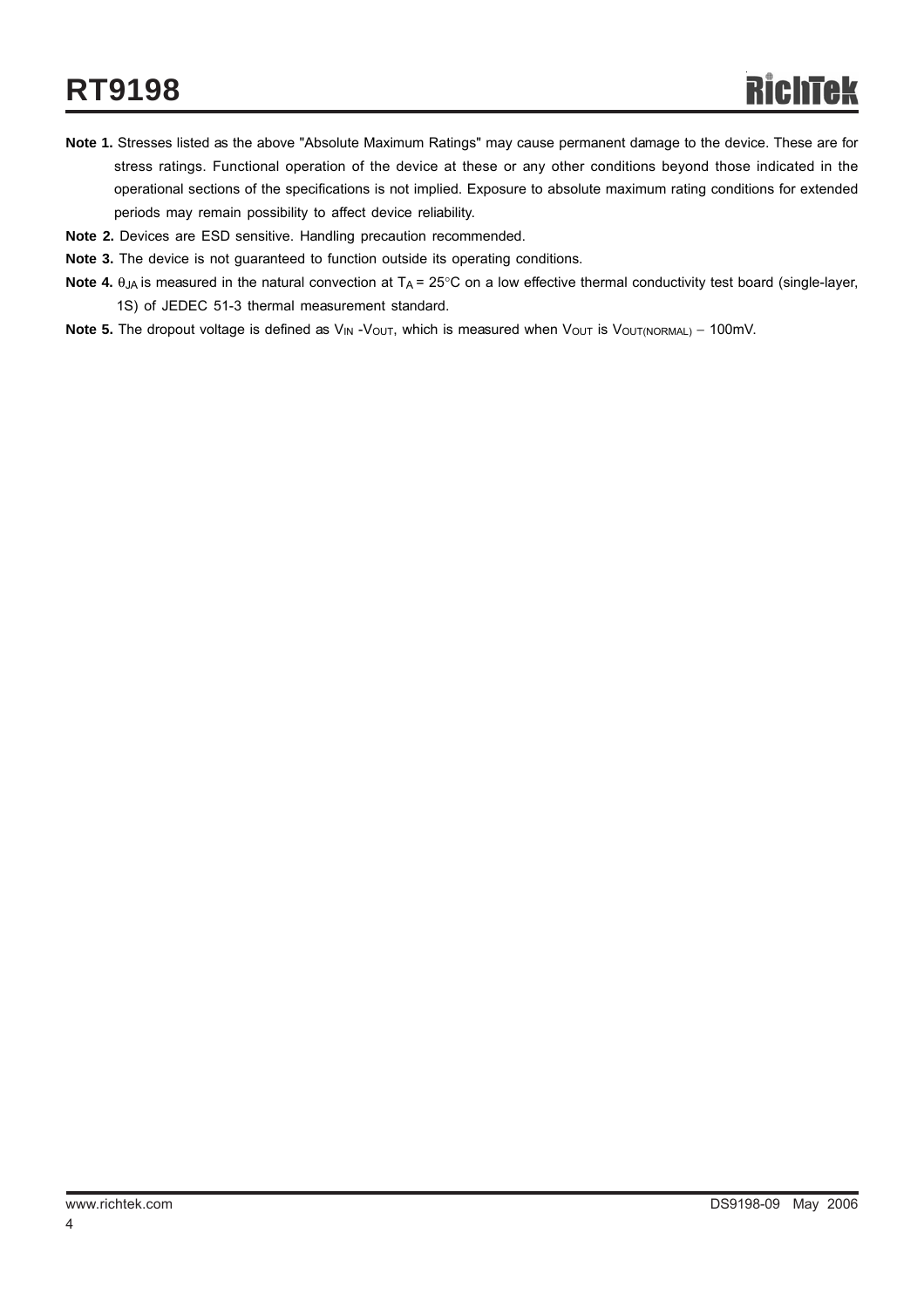# **Typical Operating Characteristics**





**EN Pin Shutdown Threshold vs. Temperature**







**Current Limit vs. Input Voltage**



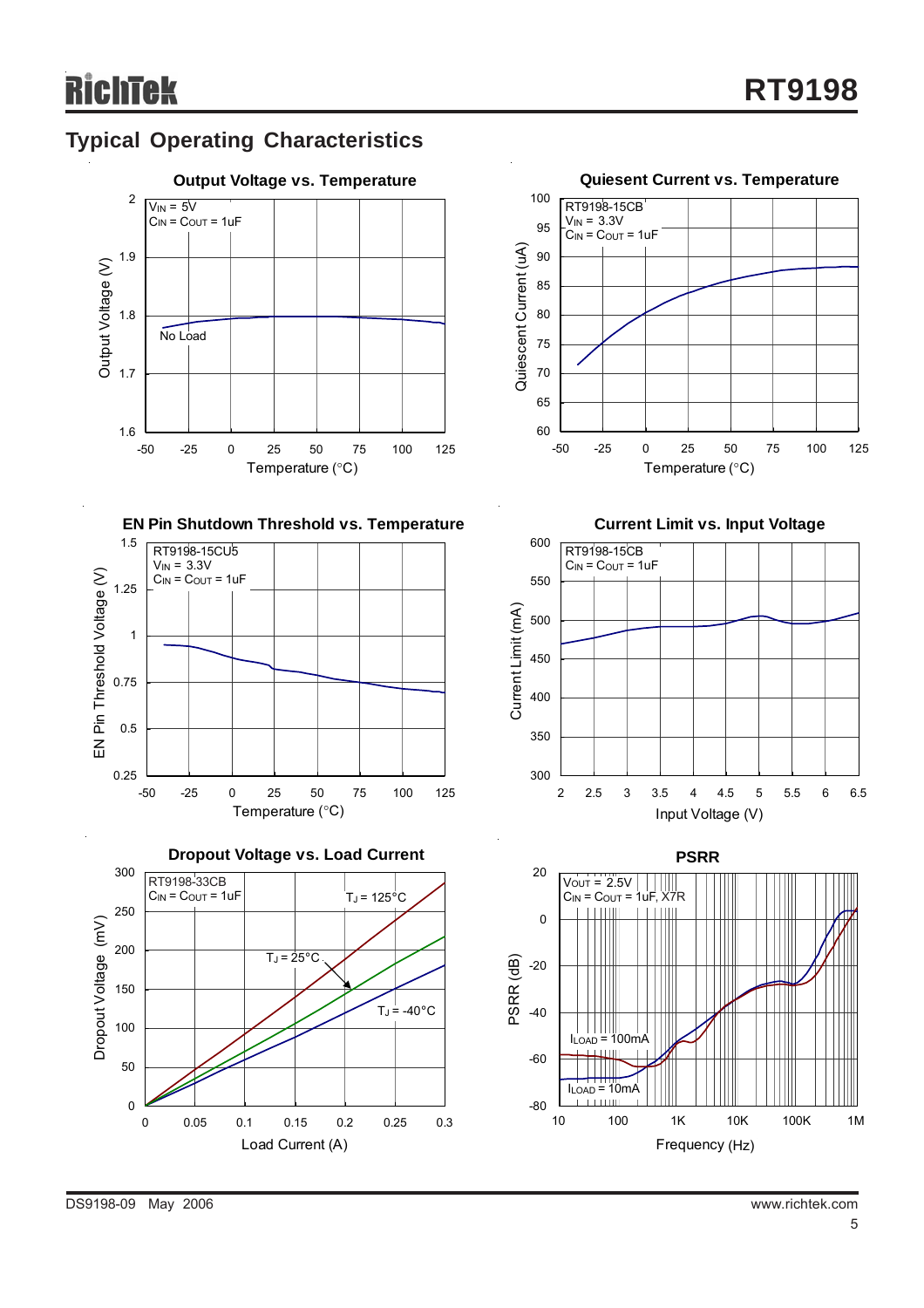







**Load Transient Response**  $V_{IN} = 3.3V$  $V_{OUT} = 1.5V$ Load Current Load Current  $100$   $\begin{bmatrix} C_{\text{IN}} = C_{\text{OUT}} = 1 \text{uF} \end{bmatrix}$   $\begin{bmatrix} 1 & 1 & 1 \ 1 & 1 & 1 \end{bmatrix}$   $\begin{bmatrix} 1 & 1 & 1 \ 1 & 1 & 1 \end{bmatrix}$   $\begin{bmatrix} 1 & 1 & 1 \ 1 & 1 & 1 \end{bmatrix}$   $\begin{bmatrix} 1 & 1 & 1 \ 1 & 1 & 1 \end{bmatrix}$   $\begin{bmatrix} 1 & 1 & 1 \ 1 & 1 & 1 \end{bmatrix}$   $\begin{bmatrix} 1 & 1 & 1 \$  $C_{IN} = C_{OUT} = 1$ uF (mA) 200  $\sqrt{2}$ Output Voltage<br>Deviation (mV) Deviation (mV) Output Voltage 50 0 -50 Time (100μs/Div)

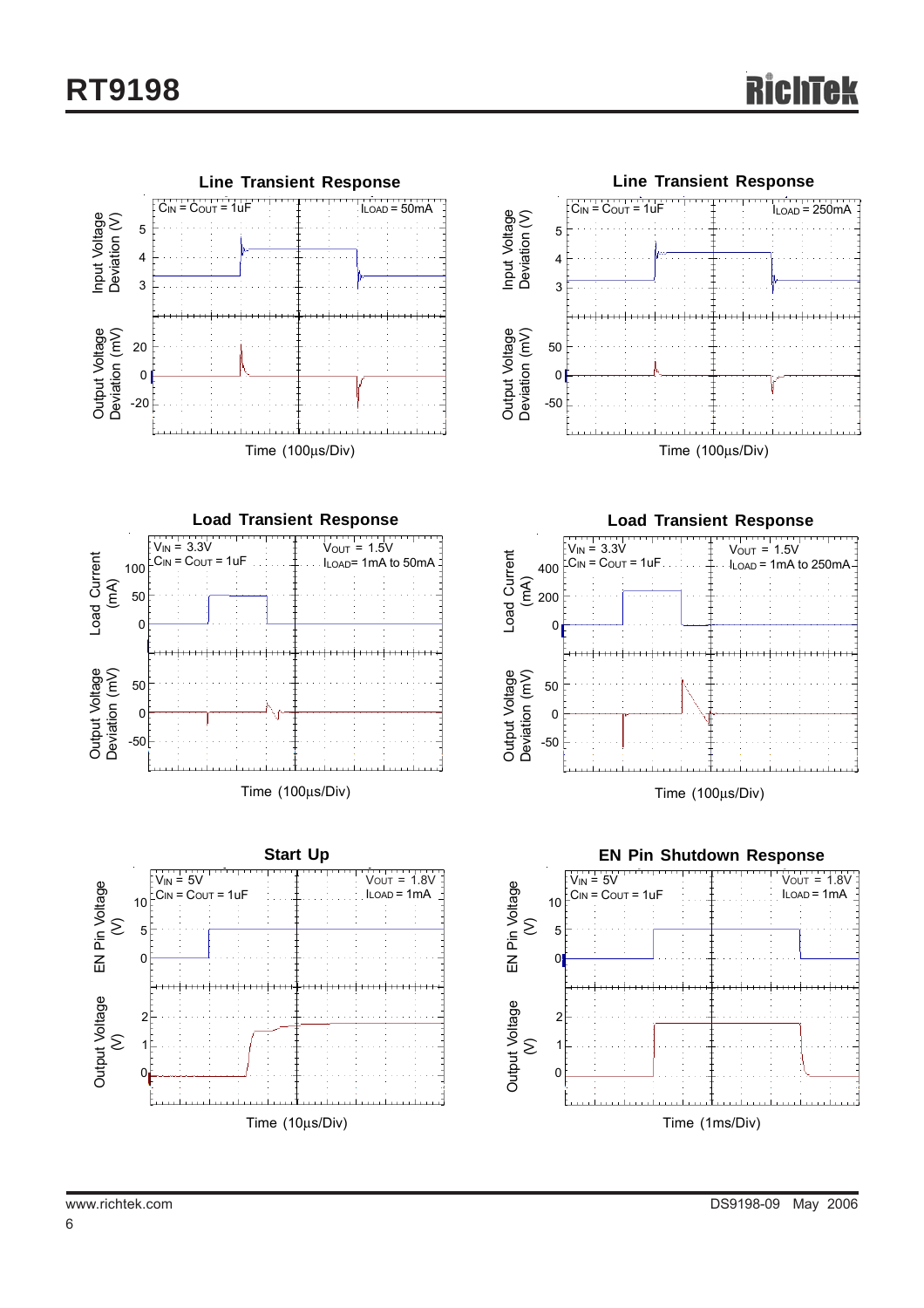# 'ek



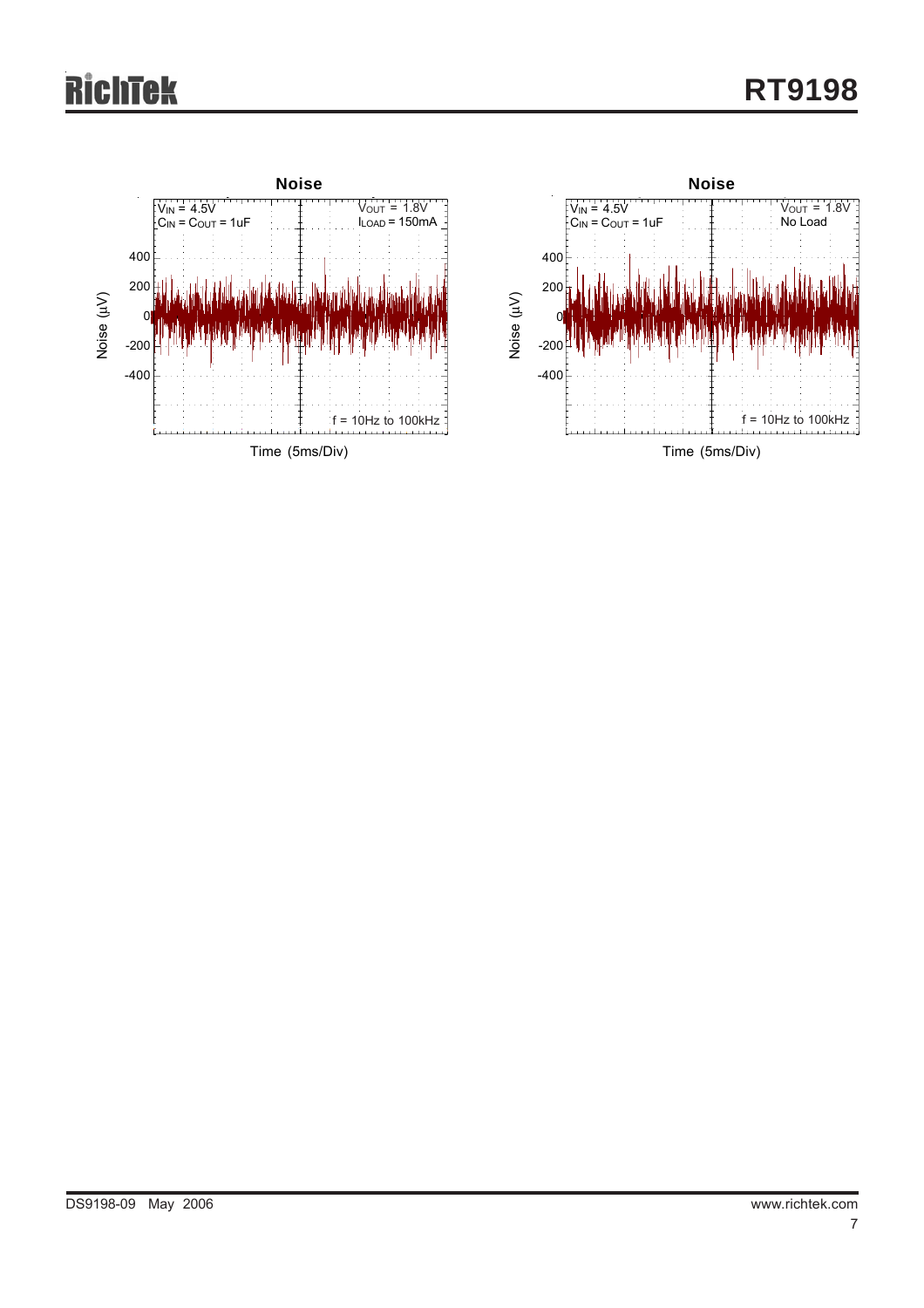## **Applications Information**

Like any low-dropout regulator, the external capacitors used with the RT9198 must be carefully selected for regulator stability and performance. Using a capacitor whose value  $is$  > 1 $\mu$ F on the RT9198 input and the amount of capacitance can be increased without limit. The input capacitor must be located a distance of not more than 0.5 inch from the input pin of the IC and returned to a clean analog ground. Any good quality ceramic or tantalum can be used for this capacitor. The capacitor with larger value and lower ESR (equivalent series resistance) provides better PSRR and line-transient response.

The output capacitor must meet both requirements for minimum amount of capacitance and ESR in all LDOs application. The RT9198 is designed specifically to work with low ESR ceramic output capacitor in space-saving and performance consideration. Using a ceramic capacitor whose value is at least 1 $\mu$ F with ESR is > 20m $\Omega$  on the RT9198 output ensures stability. The RT9198 still works well with output capacitor of other types due to the wide stable ESR range. Figure 1. shows the curves of allowable ESR range as a function of load current for various output capacitor values. Output capacitor of larger capacitance can reduce noise and improve load transient response, stability, and PSRR. The output capacitor should be located not more than 0.5 inch from the  $V_{\text{OUT}}$  pin of the RT9198 and returned to a clean analog ground.



#### **Region of Stable COUT ESR vs. Load Current**

#### **Enable Function**

The RT9198 features an LDO regulator enable/disable function. To assure the LDO regulator will switch on, the EN turn on control level must be greater than 1.2 volts. The LDO regulator will go into the shutdown mode when the voltage on the EN pin falls below 0.4 volts. For to protecting the system, the RT9198 have a quick-discharge function. If the enable function is not needed in a specific application, it may be tied to  $V_{IN}$  to keep the LDO regulator in a continuously on state.

#### **Thermal Considerations**

Thermal protection limits power dissipation in RT9198. When the operation junction temperature exceeds 165°C, the OTP circuit starts the thermal shutdown function and turns the pass element off. The pass element turn on again after the junction temperature cools by 30°C.

For continuous operation, do not exceed absolute maximum operation junction temperature 125°C. The power dissipation definition in device is :

$$
\mathsf{P}_{\mathsf{D}} = (\mathsf{V}_{\mathsf{IN}} - \mathsf{V}_{\mathsf{OUT}}) \times \mathsf{I}_{\mathsf{OUT}} + \mathsf{V}_{\mathsf{IN}} \times \mathsf{I}_{\mathsf{Q}}
$$

The maximum power dissipation depends on the thermal resistance of IC package, PCB layout, the rate of surroundings airflow and temperature difference between junction to ambient. The maximum power dissipation can be calculated by following formula :

### $P_{D(MAX)} = (T_{J(MAX)} - T_A)/\theta_{JA}$

Where T<sub>J(MAX)</sub> is the maximum operation junction temperature 125 $\degree$ C, T<sub>A</sub> is the ambient temperature and the  $\theta_{JA}$  is the junction to ambient thermal resistance.

For recommended operating conditions specification of RT9198, where  $T_{J(MAX)}$  is the maximum junction temperature of the die (125 $\degree$ C) and T<sub>A</sub> is the maximum ambient temperature. The junction to ambient thermal resistance  $(\theta_{JA}$  is layout dependent) for SOT-23-3/ SOT-23-5 package is 250°C/W, SC-70-5 package is 333°C/W and WDFN-6L 2x2 package is 165°C/W on standard JEDEC 51-3 thermal test board. The maximum power dissipation at  $T_A = 25^{\circ}$ C can be calculated by following formula: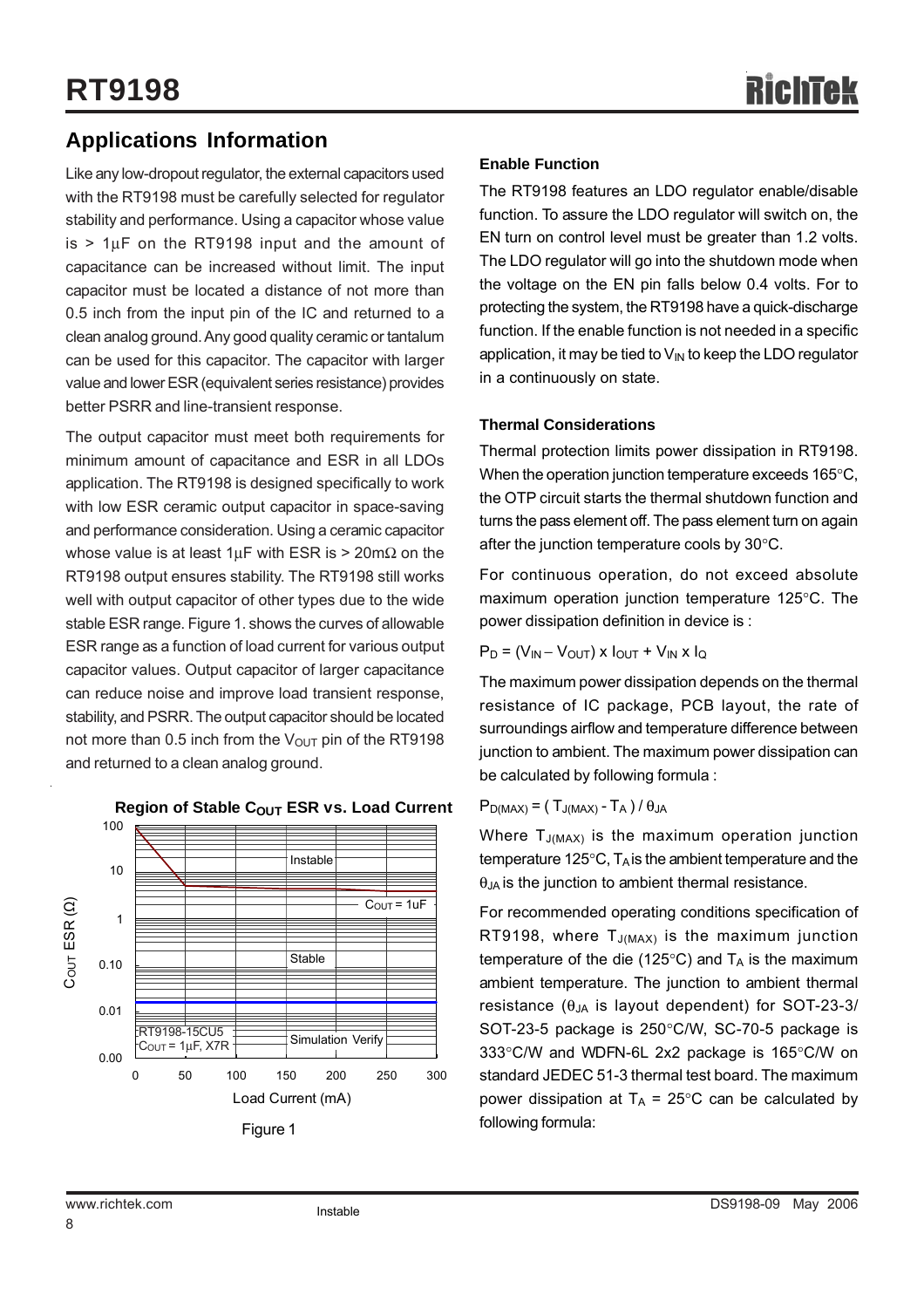# **RichTek**

PD(MAX) = (125°C−25°C)/250 = 400 mW (SOT-23-3/ SOT-23-5)

PD(MAX) = (125°C−25°C)/333 = 300 mW (SC-70-5)

PD(MAX) = (125°C−25°C) / 165 = 606mW (WDFN-6L 2x2)

The maximum power dissipation depends on operating ambient temperature for fixed  $T_{J(MAX)}$  and thermal resistance θJA. For RT9198 packages, the Figure 2. of derating curves allows the designer to see the effect of rising ambient temperature on the maximum power allowed.



Figure 2. Derating Curve for Packages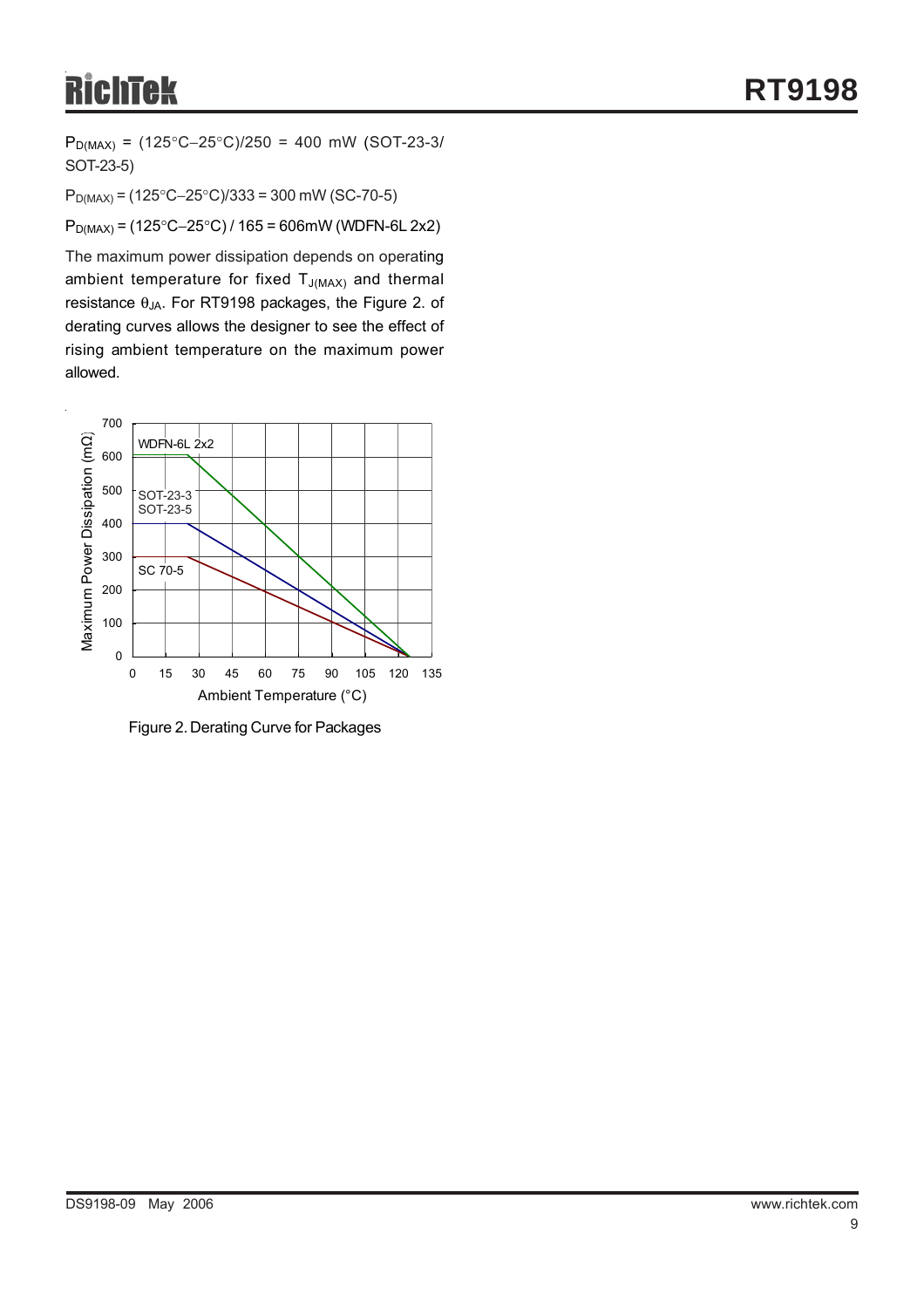# **Outline Dimension**



|                |       | <b>Dimensions In Millimeters</b> | <b>Dimensions In Inches</b> |            |  |
|----------------|-------|----------------------------------|-----------------------------|------------|--|
| Symbol         | Min   | <b>Max</b>                       | Min                         | <b>Max</b> |  |
| A              | 0.889 | 1.295                            | 0.035                       | 0.051      |  |
| A <sub>1</sub> | 0.000 | 0.152                            | 0.000                       | 0.006      |  |
| B              | 1.397 | 1.803                            | 0.055                       | 0.071      |  |
| b              | 0.356 | 0.508                            | 0.014                       | 0.020      |  |
| С              | 2.591 | 2.997                            | 0.102                       | 0.118      |  |
| D              | 2.692 | 3.099                            | 0.106                       | 0.122      |  |
| e              | 1.803 | 2.007                            | 0.071                       | 0.079      |  |
| H              | 0.080 | 0.254                            | 0.003                       | 0.010      |  |
|                | 0.300 | 0.610                            | 0.012                       | 0.024      |  |

**SOT-23-3 Surface Mount Package**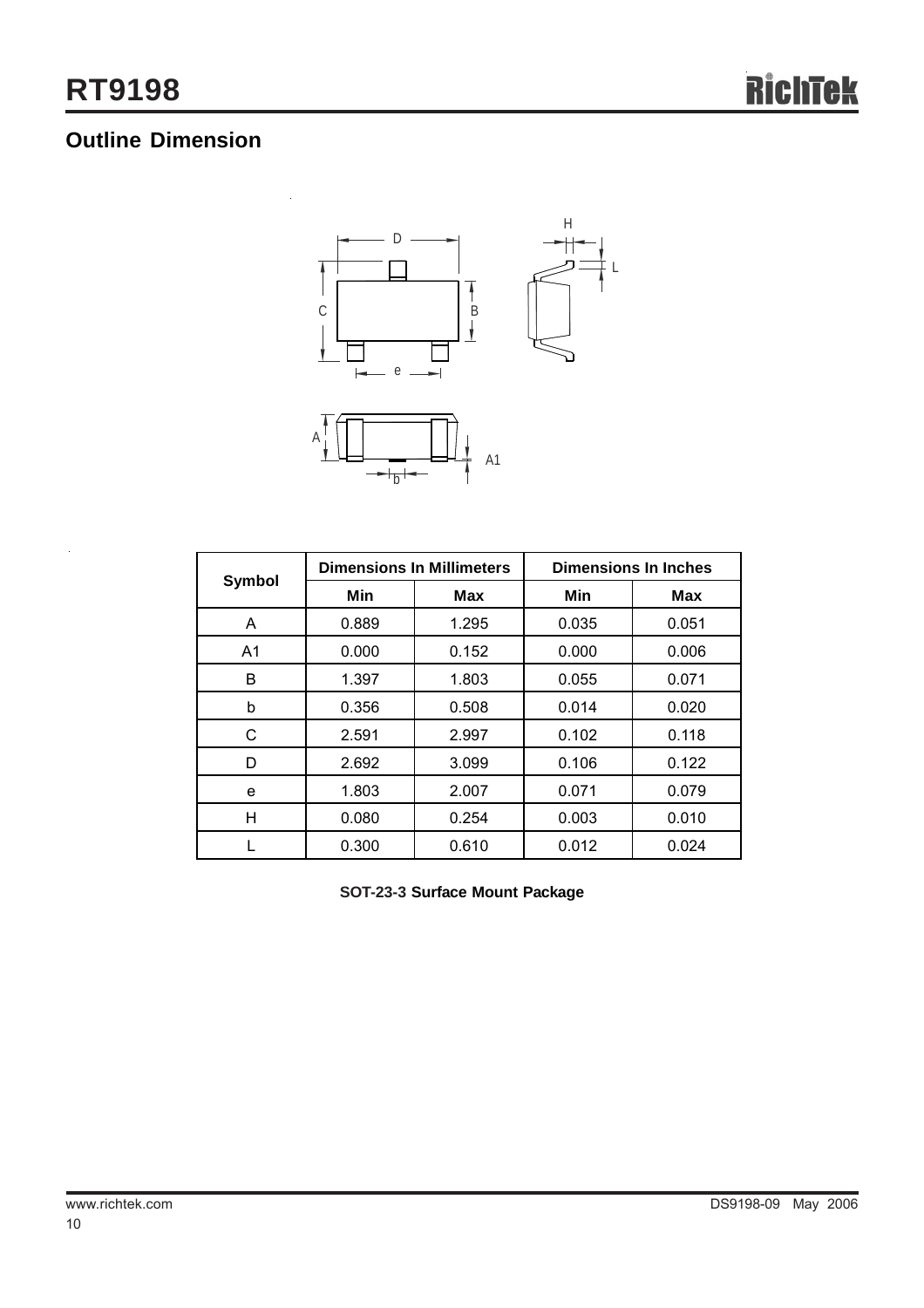

|                |       | <b>Dimensions In Millimeters</b> | <b>Dimensions In Inches</b> |            |  |
|----------------|-------|----------------------------------|-----------------------------|------------|--|
| Symbol         | Min   | <b>Max</b>                       | Min                         | <b>Max</b> |  |
| A              | 0.889 | 1.295                            | 0.035                       | 0.051      |  |
| A <sub>1</sub> | 0.000 | 0.152                            | 0.000                       | 0.006      |  |
| B              | 1.397 | 1.803                            | 0.055                       | 0.071      |  |
| b              | 0.356 | 0.559                            | 0.014                       | 0.022      |  |
| C              | 2.591 | 2.997                            | 0.102                       | 0.118      |  |
| D              | 2.692 | 3.099                            | 0.106                       | 0.122      |  |
| e              | 0.838 | 1.041                            | 0.033                       | 0.041      |  |
| н              | 0.080 | 0.254                            | 0.003                       | 0.010      |  |
|                | 0.300 | 0.610                            | 0.012                       | 0.024      |  |

**SOT-23-5 Surface Mount Package**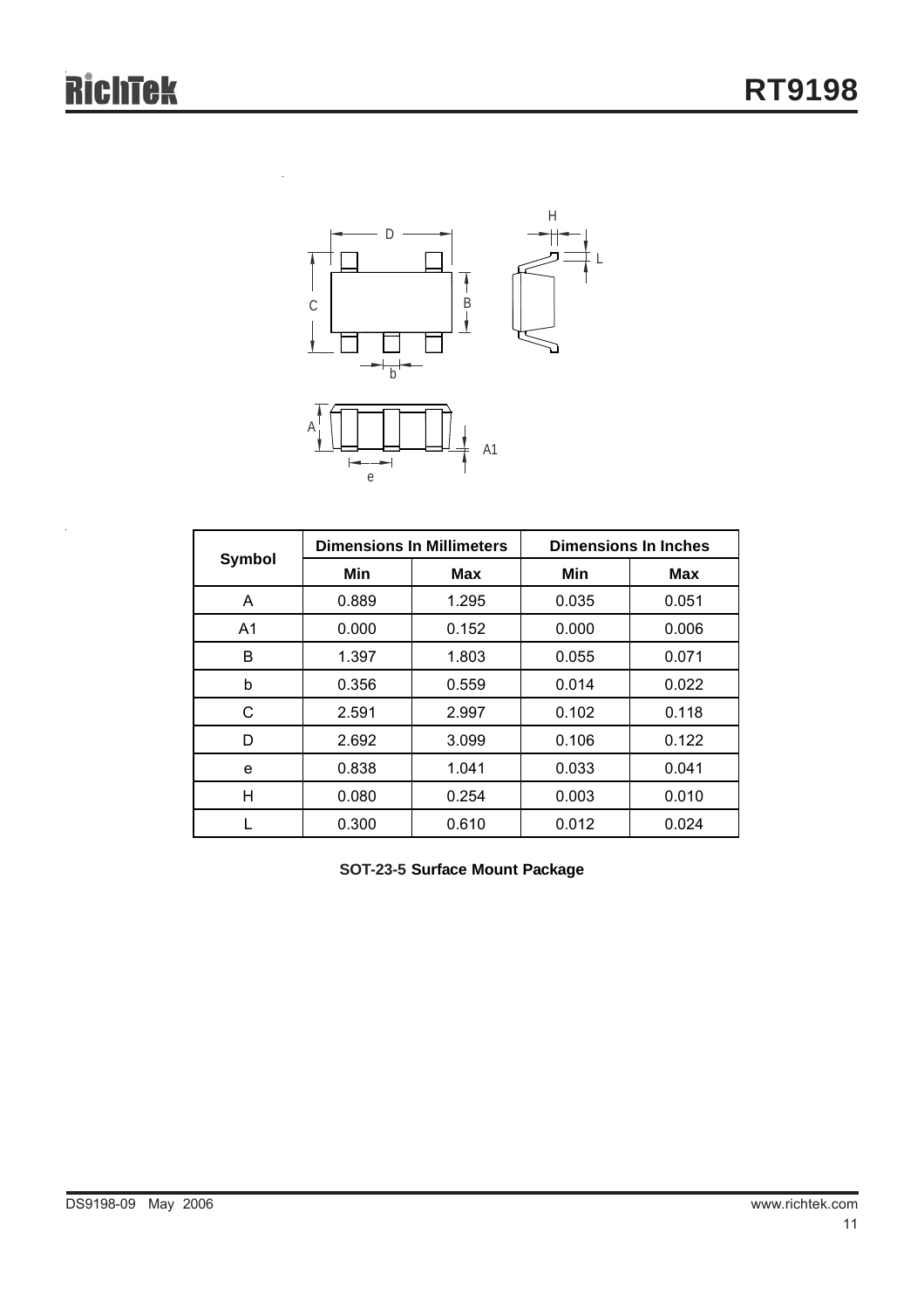$\ddot{\phantom{0}}$ 



|                |       | <b>Dimensions In Millimeters</b> | <b>Dimensions In Inches</b> |            |  |
|----------------|-------|----------------------------------|-----------------------------|------------|--|
| Symbol         | Min   | <b>Max</b>                       | Min                         | <b>Max</b> |  |
| A              | 0.800 | 1.100                            | 0.031                       | 0.044      |  |
| A <sub>1</sub> | 0.000 | 0.100                            | 0.000                       | 0.004      |  |
| B              | 1.150 | 1.350                            | 0.045                       | 0.054      |  |
| b              | 0.150 | 0.400                            | 0.006                       | 0.016      |  |
| С              | 1.800 | 2.450                            | 0.071                       | 0.096      |  |
| D              | 1.800 | 2.250                            | 0.071                       | 0.089      |  |
| e              |       | 0.650                            |                             | 0.026      |  |
| Η              | 0.080 | 0.260                            | 0.003                       | 0.010      |  |
|                | 0.210 | 0.460                            | 0.008                       | 0.018      |  |

**SC-70-5 Surface Mount Package**